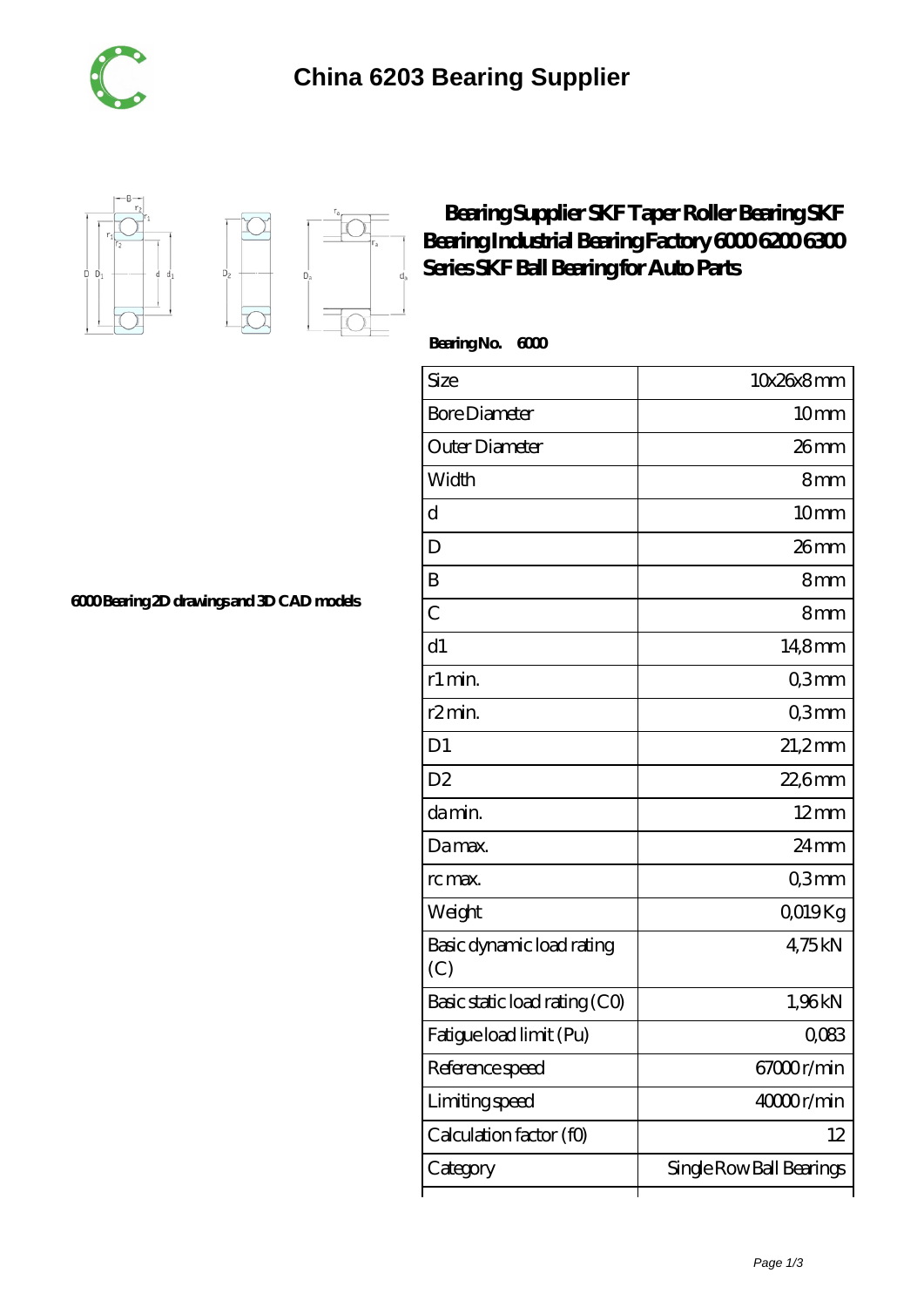

## **[China 6203 Bearing Supplier](https://m.tuto-webmaster.com)**

| Inventory                          | 00                                                                                                                                                                          |
|------------------------------------|-----------------------------------------------------------------------------------------------------------------------------------------------------------------------------|
| Manufacturer Name                  | <b>SKF</b>                                                                                                                                                                  |
| Minimum Buy Quantity               | N/A                                                                                                                                                                         |
| Weight / Kilogram                  | 002                                                                                                                                                                         |
| Product Group                      | <b>BOO308</b>                                                                                                                                                               |
| Enclosure                          | Open                                                                                                                                                                        |
| Precision Class                    | ABEC 1   ISO PO                                                                                                                                                             |
| Maximum Capacity / Filling<br>Slot | No                                                                                                                                                                          |
| Rolling Element                    | <b>Ball Bearing</b>                                                                                                                                                         |
| Snap Ring                          | No                                                                                                                                                                          |
| Internal Special Features          | No                                                                                                                                                                          |
| Cage Material                      | Steel                                                                                                                                                                       |
| <b>Internal Clearance</b>          | CO-Medium                                                                                                                                                                   |
| Inch - Metric                      | Metric                                                                                                                                                                      |
| Long Description                   | 10MM Bore; 26MM<br>Outside Diameter; 8MM<br>Outer Race Diameter;<br>Open; Ball Bearing; ABEC 1<br>ISO PO, No Filling Slot; No<br>Snap Ring, No Internal<br>Special Features |
| Category                           | Single Row Ball Bearing                                                                                                                                                     |
| <b>UNSPSC</b>                      | 31171504                                                                                                                                                                    |
| Harmonized Tariff Code             | 8482105068                                                                                                                                                                  |
| Noun                               | Bearing                                                                                                                                                                     |
| Keyword String                     | Ball                                                                                                                                                                        |
| Manufacturer URL                   | http://www.skf.com                                                                                                                                                          |
| Manufacturer Item Number           | 6000                                                                                                                                                                        |
| Weight / LBS                       | 005                                                                                                                                                                         |
| Outside Diameter                   | 1.024 Inch   26 Millimeter                                                                                                                                                  |
| Bore                               | 0.394 Inch   10 Millimeter                                                                                                                                                  |
| Outer Race Width                   | 0.315 Inch   8 Millimeter                                                                                                                                                   |
| $d_1$                              | 14.8mm                                                                                                                                                                      |
|                                    |                                                                                                                                                                             |